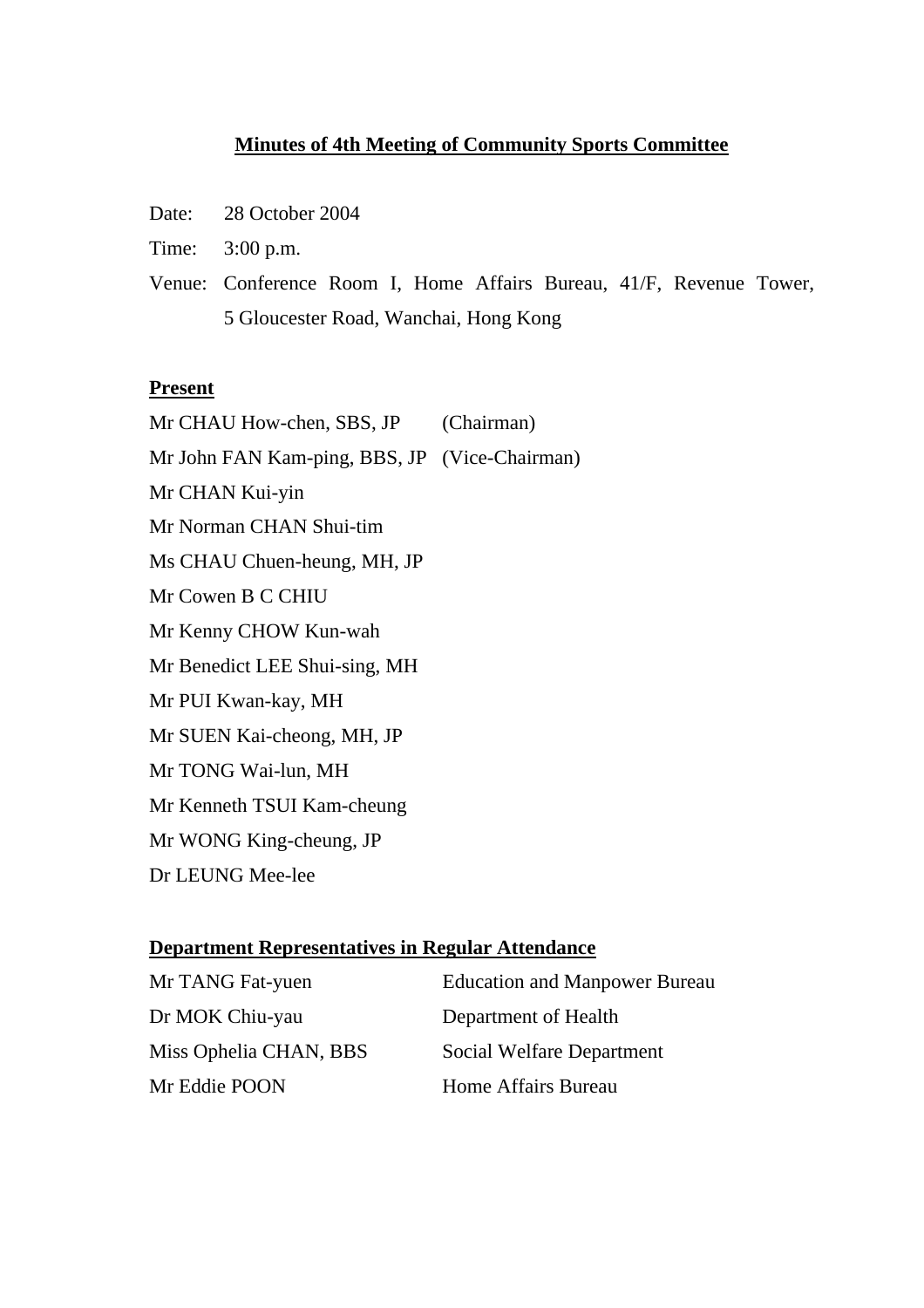Mr Frankie LUI Kin-fun, JP Home Affairs Department

Mr Johnny WOO, BBS, JP Leisure and Cultural Services Department

# **Absent with Apologies**

Mrs CHAN LO Yin-bing Mr CHAN Tung, BBS, JP Mr Francis CHAU Yin-ming, MH Mr LEUNG Che-cheung, MH Mrs Laura LING LAU Yuet-fun, MH Mr YEUNG Hoi-cheung

### **In Attendance**

| Mr SIU Yu-bun, Alan, JP     | Leisure and Cultural Services Department                             |
|-----------------------------|----------------------------------------------------------------------|
| Ms Olivia CHAN Yeuk-oi      | Leisure and Cultural Services Department                             |
| Mr CHENG Kong-yu            | Leisure and Cultural Services Department                             |
|                             | Mr Lawrence CHEUNG Yiu-kong Leisure and Cultural Services Department |
| Ms HEUNG Ching-yee          | Leisure and Cultural Services Department                             |
| Ms Miranda YEAP (Secretary) | Home Affairs Bureau                                                  |
| Ms YEUNG Yee-wa             | Home Affairs Bureau                                                  |

#### **I. Opening Remarks** Action

 The Chairman welcomed members to attend the meeting, and announced that Dr York CHOW Yat-ngok had submitted his resignation to the Committee after assuming the post of Secretary for Health, Welfare and Food (SHWF). On behalf of the Committee, the Chairman thanked Dr CHOW for his contribution and support to the Committee, and congratulated him on his new post as the SHWF.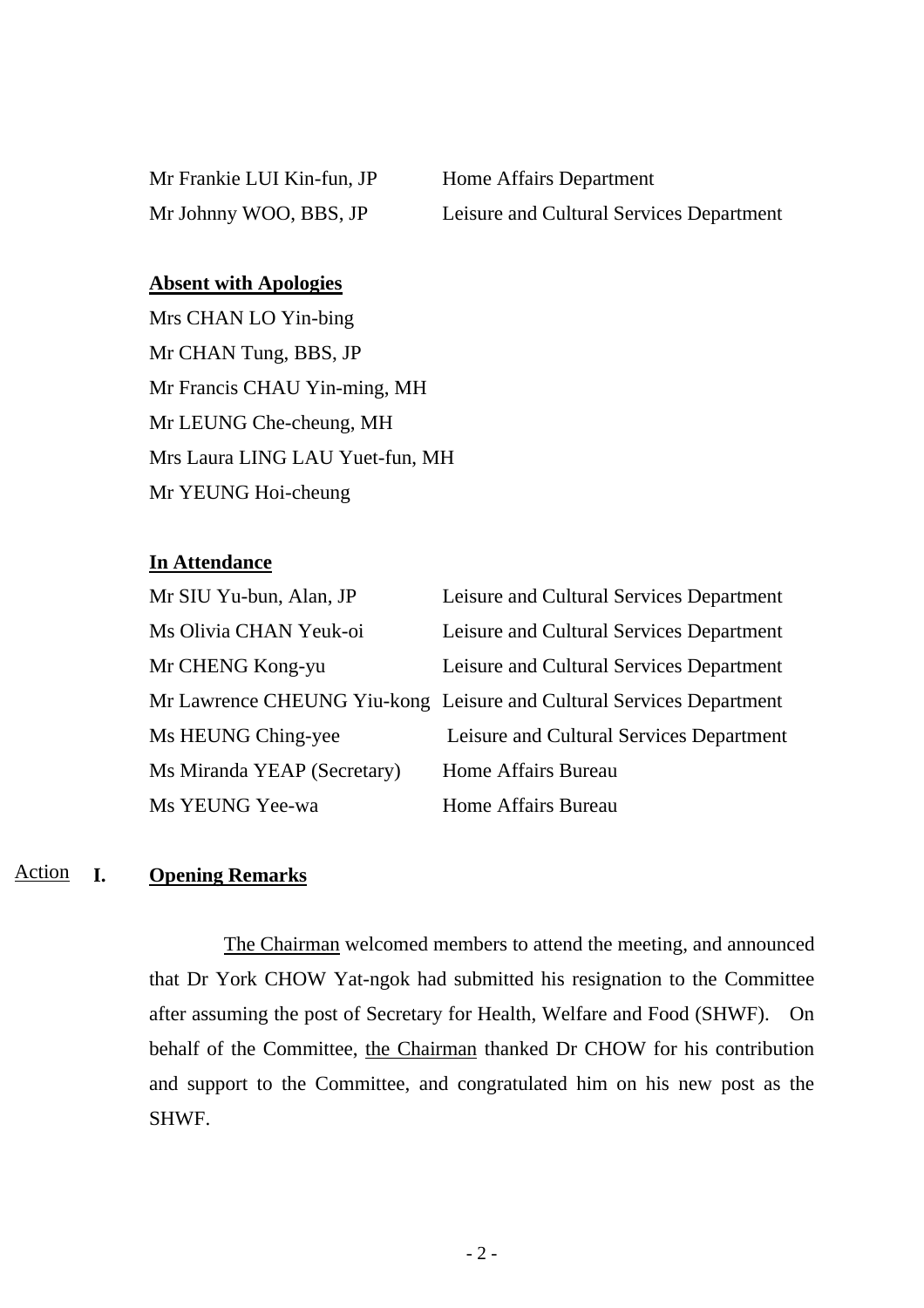### **II. Confirmation of Minutes of 3d Meeting of Community Sports Committee**

2. The minutes of the  $3<sup>rd</sup>$  Meeting of the Community Sports Committee was confirmed without amendments.

# **III. Matters Arising**

#### A. Student Sports Activities Co-ordinating Sub-Committee

3. As regards the preparation for a paper outlining the current students sports in Hong Kong for reference of the Student Sports Activities Co-ordinating Sub-Committee (SSACS), Ms HEUNG Ching-yee of Leisure and Cultural Services Department (LCSD) reported that the LCSD issued questionnaires to local primary and secondary schools in late June 2004 to survey the students sports programmes currently held by these schools. Now that most of the questionnaires had been received, the findings were expected to be available by the end of November. The Vice-chairman opined that apart from those data, they also needed information on the participation of students territory-wide in sports and competitions at various levels and in different institutions such as NSAs subvented by the LCSD, Hong Kong School Sports Federation, and Hong Kong Post-Secondary Colleges Athletic Association etc. Such information would help the SSACS scrutinise and review the current students sports activities in Hong Kong and, through reallocation of resources, channel back achieved saving to other sports programmes. Hence, the LCSD might have to further examine the situation and need longer time to prepare the paper.

4. The Chairman told the meeting that many District Councils' chairmen and vice-chairmen, who were concerned about sports development, proposed that sports development be promoted alongside the lately announced educational reform. In response, Mr TANG Fat-yuen of the Education and Manpower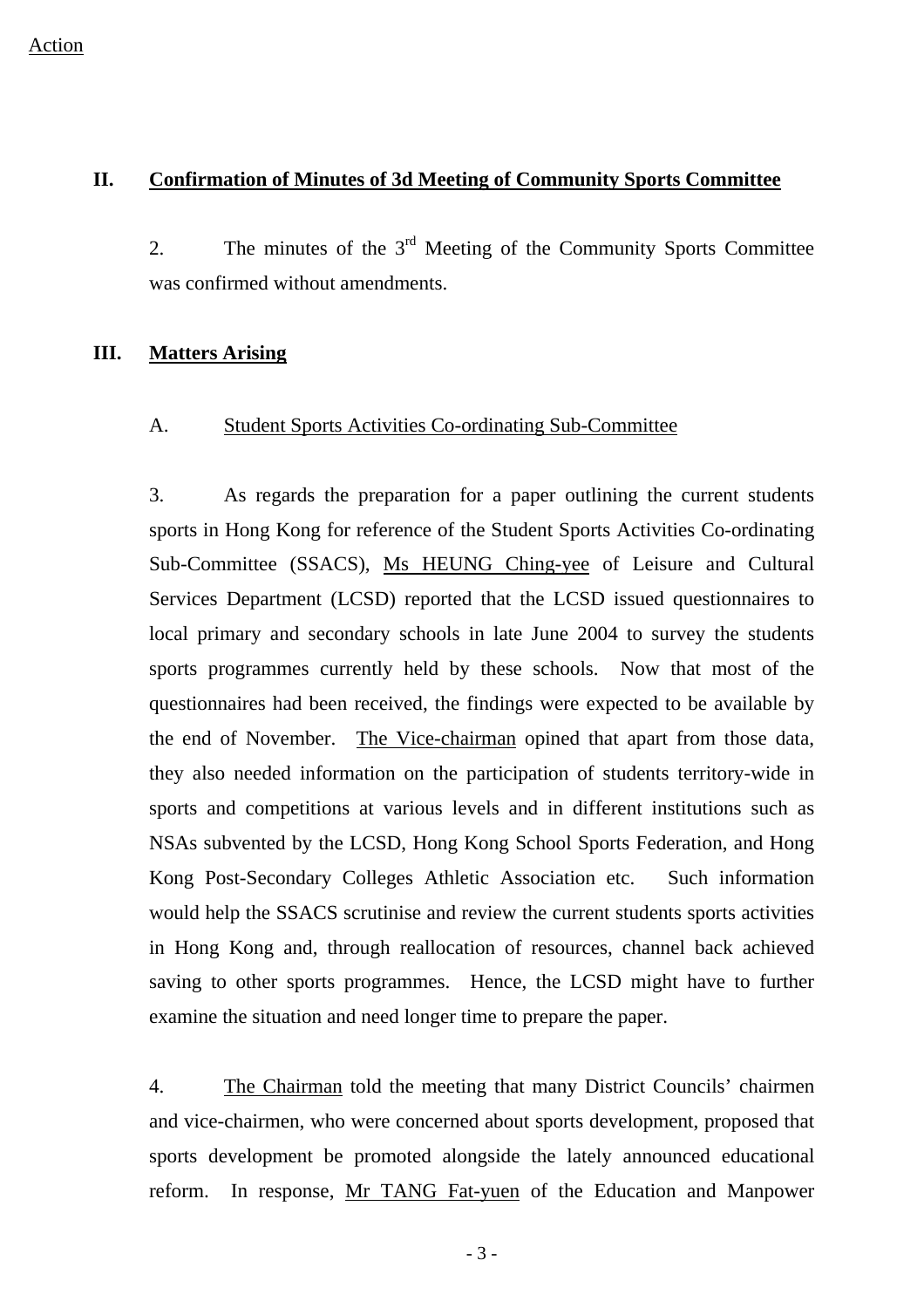**SSACS** 

Bureau (EMB) said that from the present on to 19 January 2005, the EMB would conduct consultation on the educational reform and consultation sessions on sports development would be held for the teaching staff. EMB would also conduct consultation on the proposed curriculum of including a few electives in addition to four compulsory subjects before arriving at a decision. In that connection, the Chairman suggested the SSACS discuss the educational reform and submit their views to the EMB. The vice-chairman agreed and would convene a meeting as soon as possible.

#### B. Management of Public Swimming Pools

5. Concerning the even allocation of time for using swimming pools, Mr Lawrence CHEUNG of the LCSD reported that the LCSD had held three meetings with the swimming associations, district affiliate clubs and other concerned groups in the past few months. They agreed in principle that further negotiation was needed to work out the details of operation and a report would be submitted to the Committee once the result was available.

### C. Funding Sub-committee

6. The Chairman remarked that the Committee would not consider setting up the Funding Sub-committee until the Sports Commission had laid down a clear direction upon its establishment.

# **IV. Principles on Allocation of Sports Subvention to National Sports Associations and Sports Organisations**

(Paper CSC 5/2004)

7. The Chairman invited Mr CHENG Kong-yu of the LCSD to brief members on the Paper CSC 5/2004, and asked members to comment on the principles on allocation of sports subvention to National Sports Associations

 $-4-$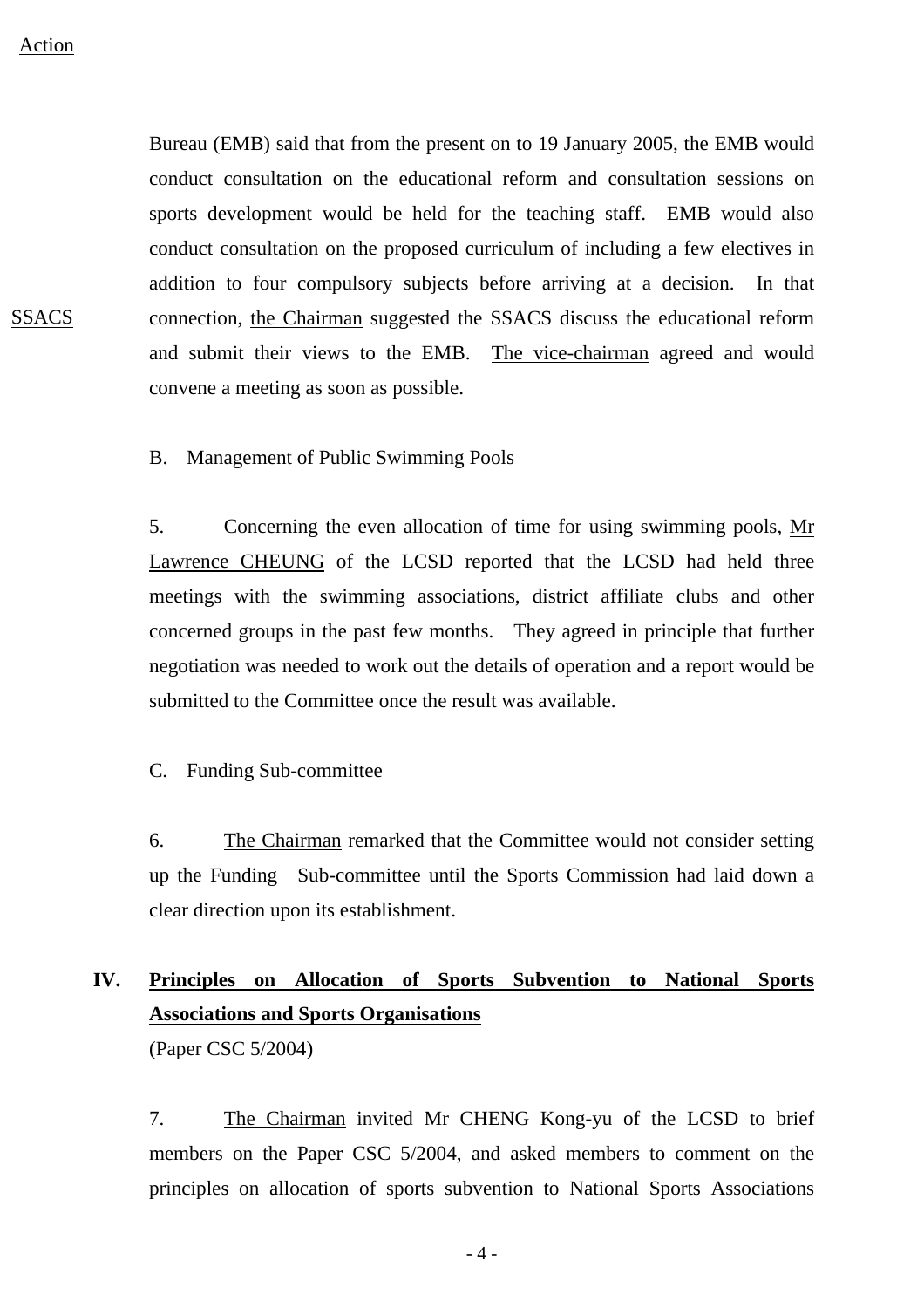(NSAs) and sports organisations.

8. In response to Dr LEUNG Mee-lee's enquiry, Ms Miranda YEAP said that all minutes, agendas and papers for the Committee meetings would be uploaded to HAB's website for easy reference of the public.

(Minutes of  $3<sup>rd</sup> CSC$  meeting, and agenda and papers for  $4<sup>th</sup> CSC$  meeting have been uploaded to HAB's website on 5 November.)

9. Dr LEUNG Mee-lee stated that the Olympic Committee (OC) would consult the NSAs on the agreement of subvention and forward the findings to the LCSD.

10. In response to the enquiries of Messrs CHAN Kui-yin and WONG King-cheung, Mr CHENG Kong-yu stated that:

- (a) The subvention mentioned in the paper CSC 5/2004 was solely the LCSD's subvention for the NSAs, exclusive of the funding from the former Hong Kong Sports Development Board (SDB); and
- (b) among the 85 eligible sports organisations mentioned in the paper, 57 are NSAs and 28 are sports organisations recognised by the LCSD and OC.

11. Mr Johnny WOO of the LCSD added that the targeted groups of the subvention scheme was basically the NSAs, but long-standing organisations recognised by the OC or recipients of subvention from the two former municipal councils would also be included. However, new comers were limited to the newly established NSAs.

12. Mr WONG King-cheung inquired about the difference between the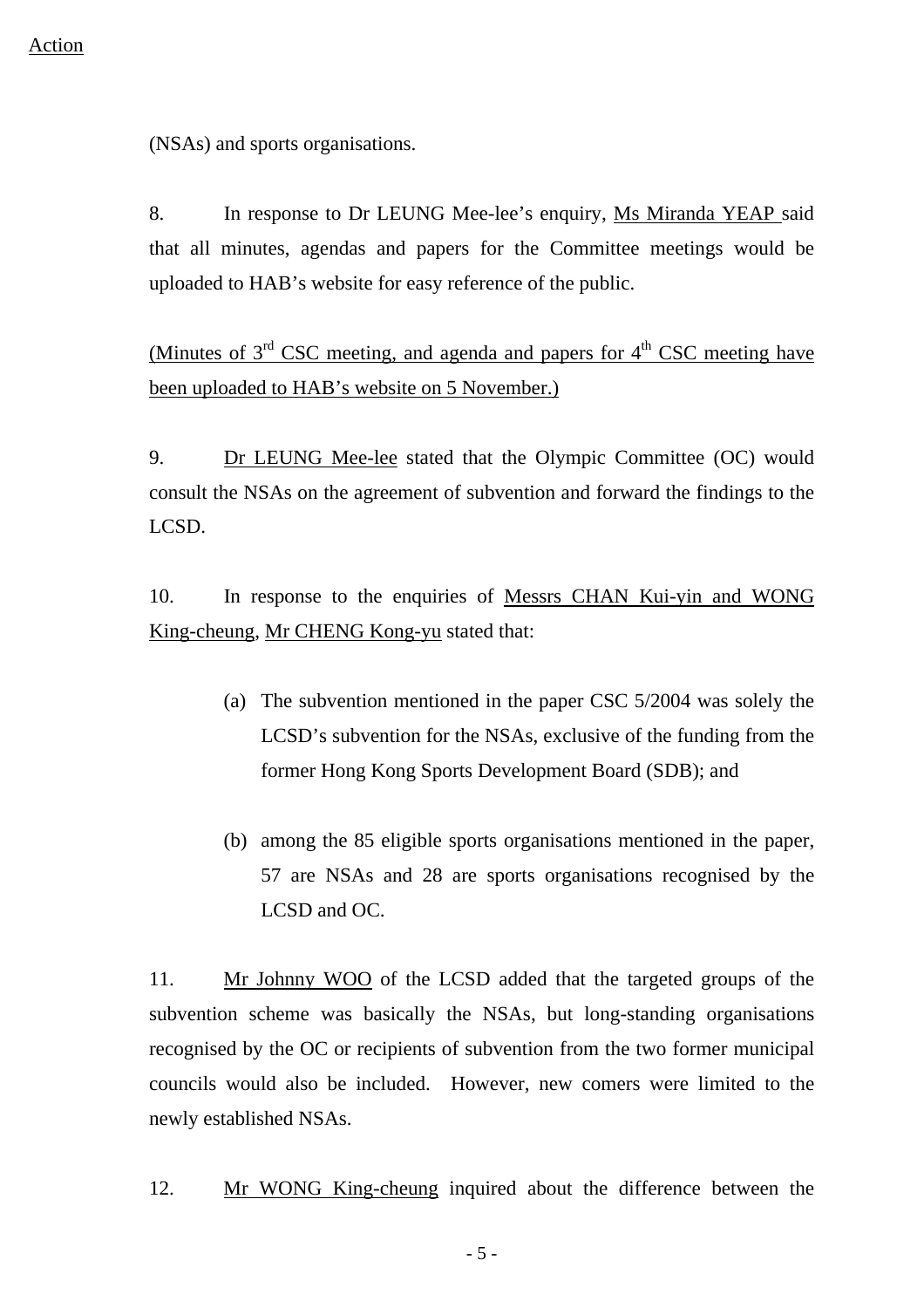funding criteria of the current year and the previous year, and whether or not the subvention for the community sports would be increased. Mr CHENG Kong-yu said the overall funding criteria were the same, despite some difference in the administrative procedure. In the current year, the LCSD would grant the NSAs with a block vote, i.e. a lump sum of subvention for the whole year, in order to facilitate their planning of annual sports programmes. Should the NSAs come up with a surplus upon completion of all the programmes in the funding agreement, they could save up to 25% of the remaining subvention for the coming year. Besides, NSAs' support to District Sports Associations (DSAs) and Community Sports Clubs could enhance the promotion of community sports. Mr Johnny WOO added that the \$45.1 million of Programmes Expenses in the paper involved a variety of sports programmes at district level such as Young Athletes Training Scheme and district squads development, but excluded the sports programmes organised by the LCSD in the 18 Districts. The Chairman suggested the LCSD consider a breakdown of the subvention for reference of the members.

13. Mr CHAN Kui-yin asked if there would be any change in the current year's subvention and whether or not the saving of resources achieved could be channeled back to other sports programmes upon the dissolution of the SDB. Mr Johnny Woo stated that although it was necessary for the LCSD to cut expenditure, but the amount of subvention remained unaffected at the level of the previous year. Though the former SDB received subvention from the Government, it still needed to resort to its fund in order to meet its overheads. After disbanding of the SDB, Hong Kong Sports Institute (HKSI) had taken up the elite training programme. It was conducting a reallocation of resources with a view to channeling them back to elite training.

# **V. District Football Teams**

(Paper CSC 6/2004)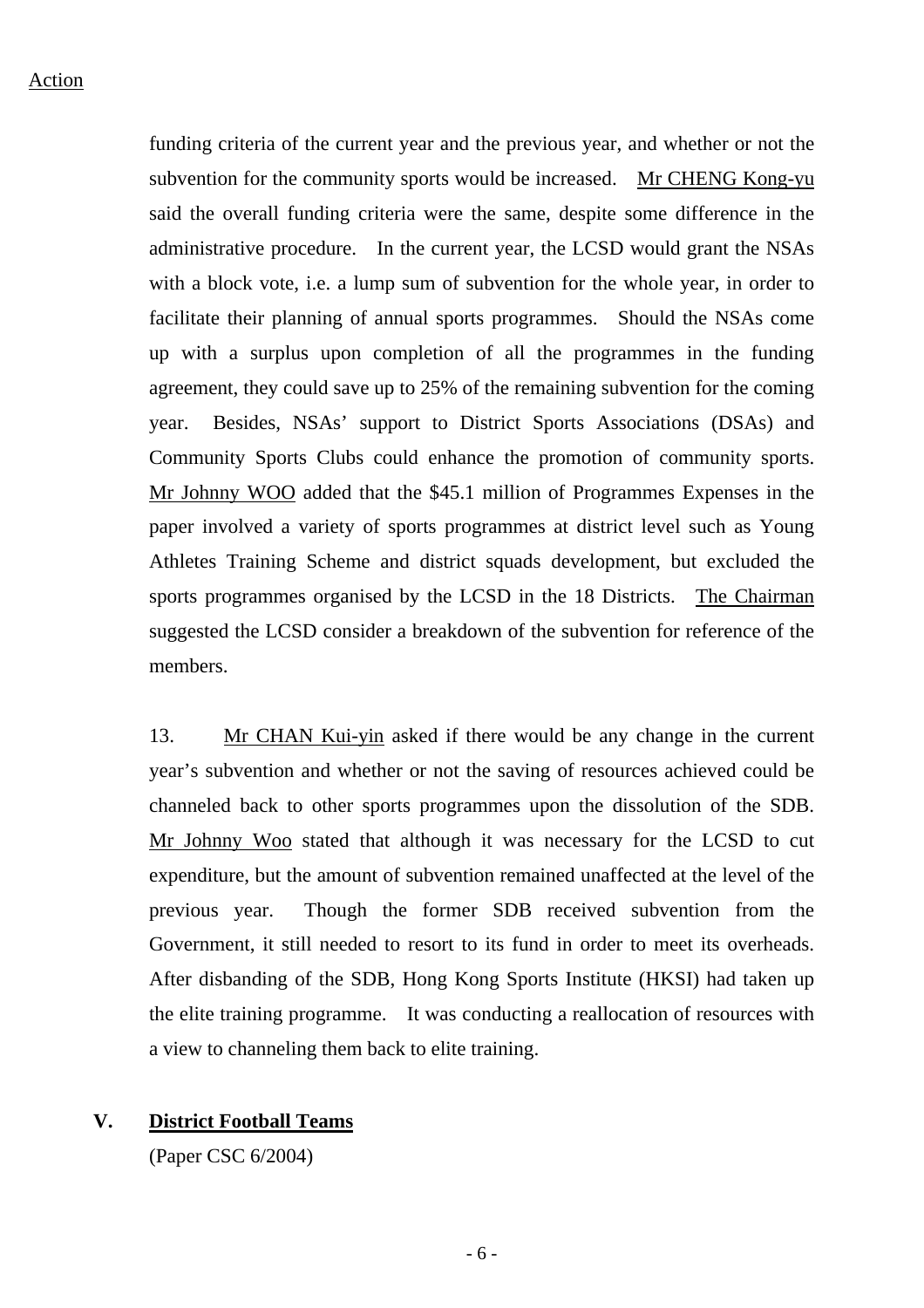14. The Chairman invited Ms Alice HEUNG of LCSD to brief members on the Paper CSC 6/2004, and asked members to comment on the development of District Football Teams (DFTs).

15. Mr SUEN Kai-cheong expressed support in principle for the set up of DFTs in 18 districts. However, it would be difficult to promote DFTs without regular funding. In order to materialise the development of DFTs, HAB should require all District Councils (DCs) to treat the funding for DFTs as a regular item. Mr Johnny WOO said that given the autonomy in finance and in-house affairs enjoyed by all DCs and the uniqueness of district needs, it would be difficult to impose it as a mandatory requirement on DCs in practice. Mr Frankie LUI of HAD pointed out that despite its governance over the vote, HAD could only raise such an idea for DCs' consideration since the latter enjoyed financial autonomy. In fact, the majority of DCs supported the formation of DFTs and only a few were still considering the proposal. The District Officers concerned would strive for support from their respective DCs for this proposal. The Chairman also said that the majority of DCs consented to participate in these sports events as far as possible.

16. Mr SUEN Kai-cheong said that the practice of providing regular funding for the organisation of district sports events by the former two Municipal Councils should be continued. However, Mr WONG King-cheung remarked that it was not appropriate to require DCs to support particular kinds of sports. He also pointed out the crucial roles played by NSAs, DCs and DSAs, which in particular takes up a lot of management and co-ordination works of DFTs. Comparatively speaking, the amount of funding was less important. In addition to DC's funding, DFTs might also solicit support from the commercial sector of respective districts, which could help boost solidarity in districts. Mr Johnny WOO recognised the significant contribution of DSAs to the promotion of DFTs.

17. Mr Kenneth TSUI enquired if the DFTs Training Scheme was under the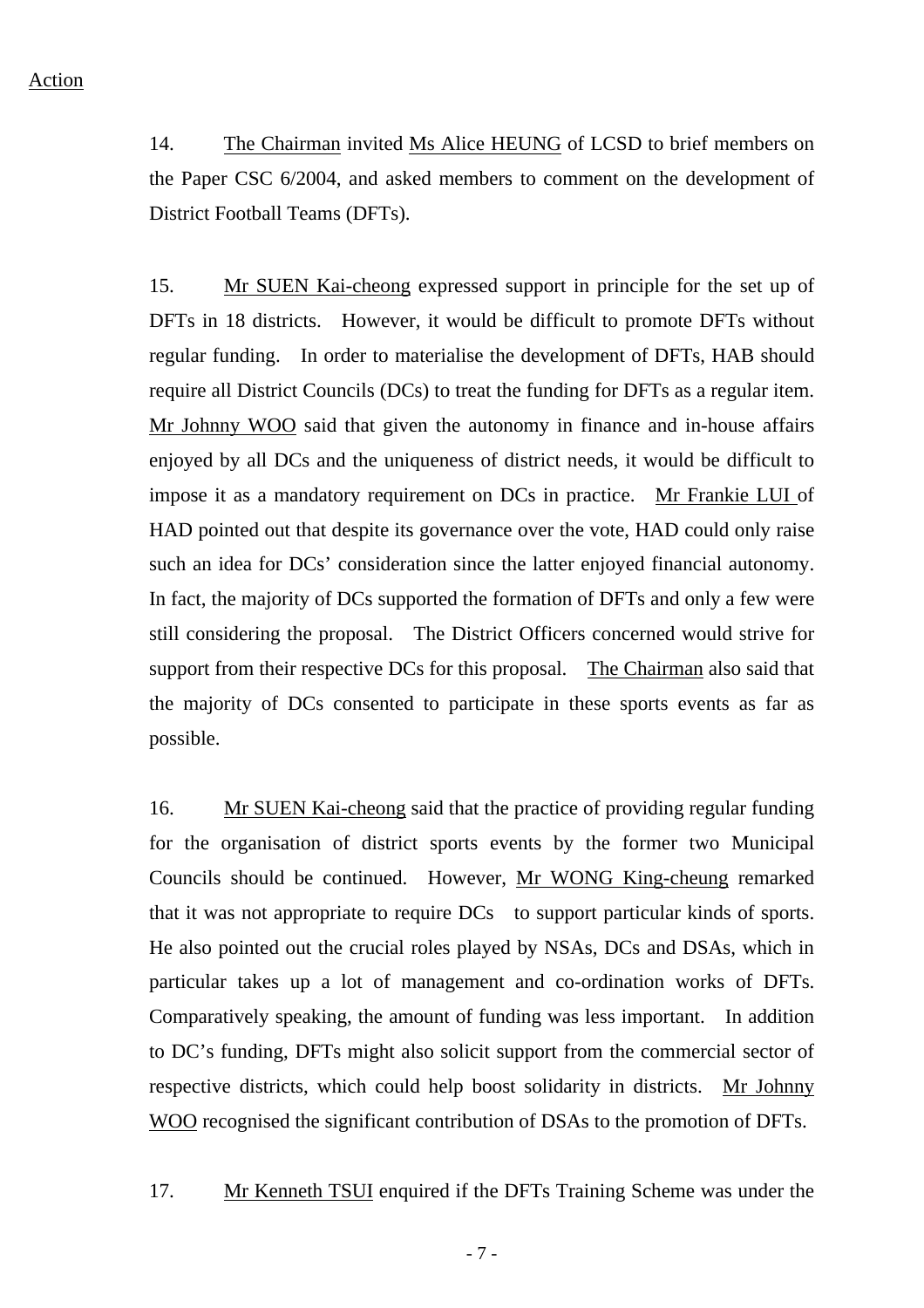auspices of LCSD and if similar schemes would be available for other kinds of sports. Ms Alice HEUNG explained that the Hong Kong Football Association (HKFA) had commissioned a consultancy study on the soccer development of Hong Kong in 2002 before taking initiatives to ask all DCs to set up DFTs. In 2003, HAB also commissioned the Central Policy Unit to conduct similar study to solicit the views of the public on the promotion of football so as to introduce programmes that would tie in with the promotion campaign of HKFA. Mr Johnny WOO added that apart from the DFTs Training Scheme, similar sports promotion schemes would be available for other sports like basketball, table tennis and badminton provided that they would tie in with the league games of respective NSAs and obtain support from respective DCs. LCSD would also be glad to discuss with and provide support to other NSAs on similar schemes.

18. Mr Kenny CHOW remarked that it would be necessary to review the positioning and the roles of NSAs, the Government, DCs and DSAs. To promote sports successfully, NSAs should play a leading role with necessary support from the Government and district organisations. DCs should also offer regular funding to the promotion of sports. As to which kind of sports should be funded, it should be left to DCs' own discretion to reflect local characteristics. To promote sports, we should duly consider both the elite training and school sports development in addition to district sports.

19. Ms CHAU Chuen-heung opined that the Government has a very significant role to play in sports promotion. To promote sports successfully, we should review the roles and the positioning of NSAs, the Government and DSAs.

20. The Chairman said that he would discuss the ways to promote district sports at the meeting with the Chairmen and the Vice-Chairmen of 18 districts and subsequently inform members of the conclusion of the meeting. He hoped that the government departments concerned would make reference to the members' views.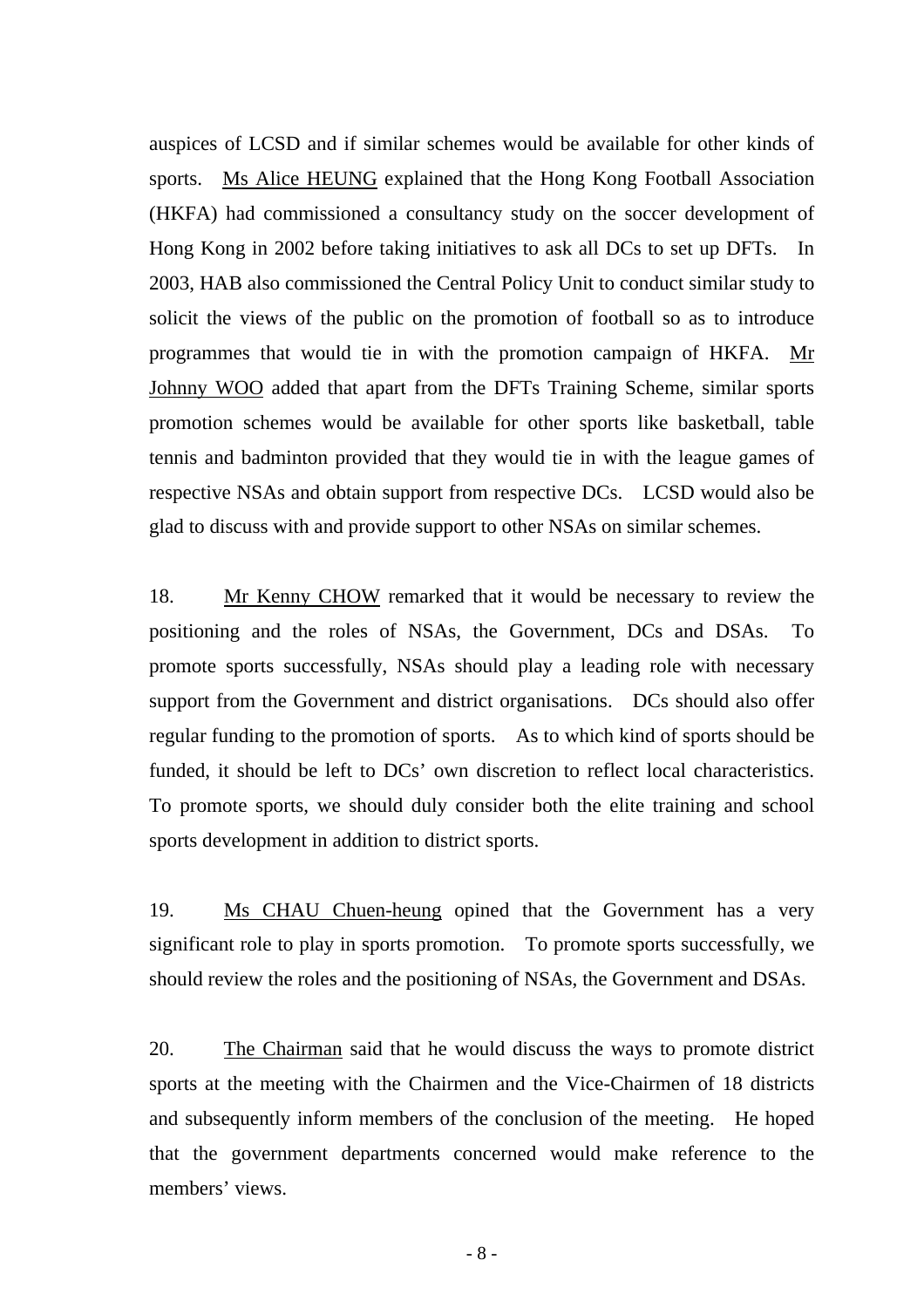# **VI. Cleansing Programme of Public Swimming Pools**

(Paper CSC 7/2004)

21. The Chairman invited Mr Lawrence CHEUNG of LCSD to brief members on the Paper CSC 7/2004, and asked members to comment on LCSD's cleansing programme of public swimming pools.

22. Mr Alan SIU of LCSD added that LCSD had consulted DC Chairmen and Vice-Chairmen as well as Leisure Services Committee Chairmen of all districts on the new cleansing arrangement in winter, and the majority agreed that such arrangement could minimise any inconvenience that might cause to the public while swimming clubs were allowed to conduct training courses in the evenings. LCSD would submit a formal paper to all DCs later.

23. There being no other views on the cleansing programme of public swimming pools, the paper was unanimously endorsed.

# **VII. Work Progress and Proposed Strategic Plan of the Community Sports Committee**

(Paper CSC 8/2004)

24. The Chairman invited Ms Miranda YEAP, the Secretary, to brief members on the Paper CSC 8/2004, and asked members to comment on the proposed strategic plan.

25. The views of the Vice-Chairman, Messrs SUEN Kai-cheong, CHAN Kui-yin and Benedict LEE were as follows:

(a) As there had been a lot of exchange programmes regularly held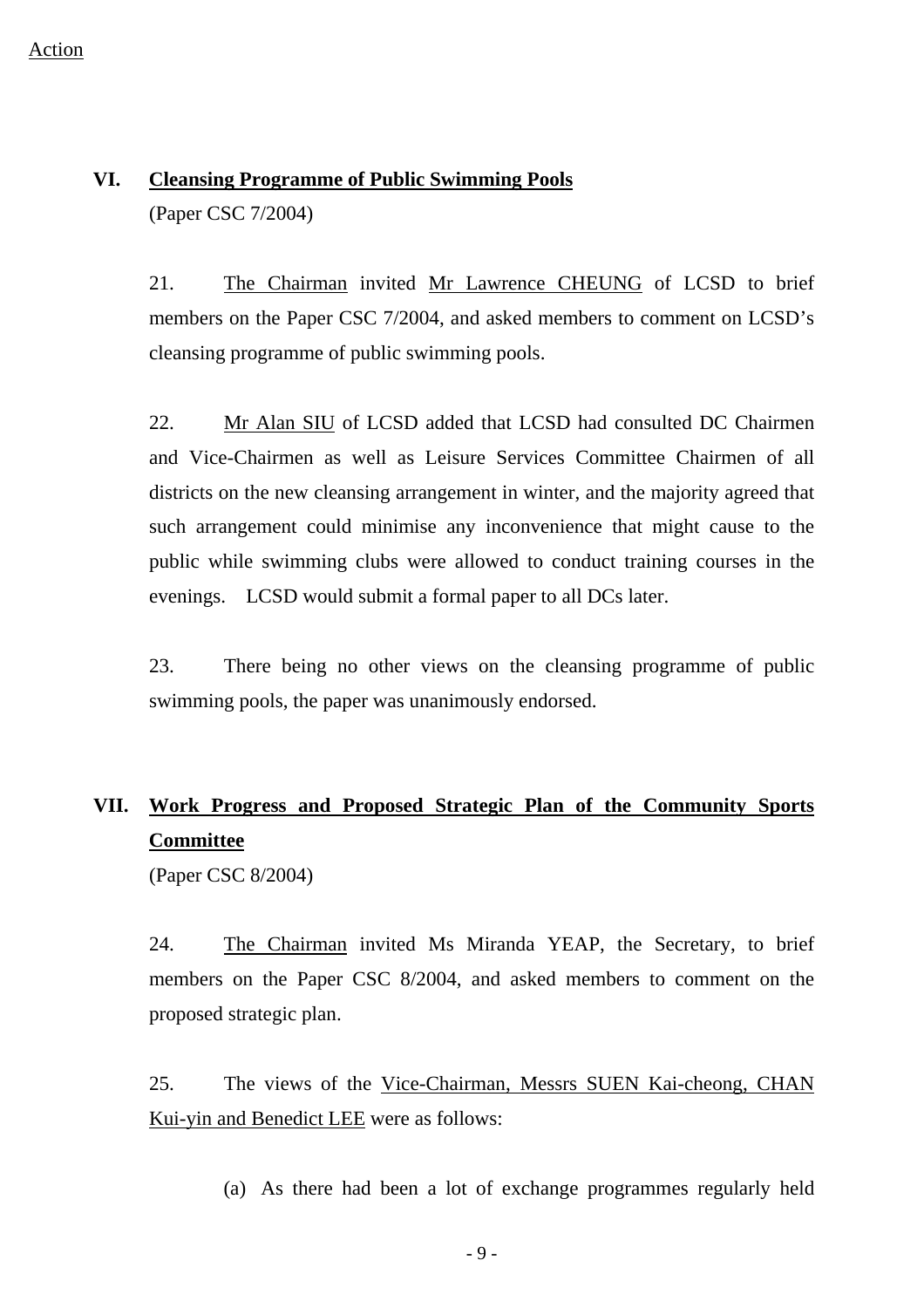among primary and secondary schools in Hong Kong, Guangdong, Macau and Fujian, the exchange programmes mentioned in the plan should focus on communication with Shanghai.

- (b) We should set up a focus group to thoroughly discuss and work out a detailed plan for co-ordination of the roles and functions of NSAs, DSAs, schools and government departments.
- (c) In view of the major role of schools in the sports development, we should enhance their representation by nominating the Hong Kong Post-secondary Colleges Athletic Association and the Hong Kong School Sports Federation as representatives.
- (d) To successfully motivate the community to take part in sports, we need various sorts of resources for support and work out a detailed plan and schedule. We might also consider setting up working groups to discuss with and hear the views from various sectors before formulating a feasible initiative.

### **VIII. Any Other Business**

26. Mr Alan SIU told members that LCSD was studying the ways to co-ordinate the use of public swimming pools by swimming instructors and other users and would submit a paper on this issue to the Committee in due course.

# **IX. Date of Next Meeting**

27. The Chairman thanked members for attending the meeting and offering their valuable comments. Members would be further informed of the confirmed date and venue of the fifth meeting.